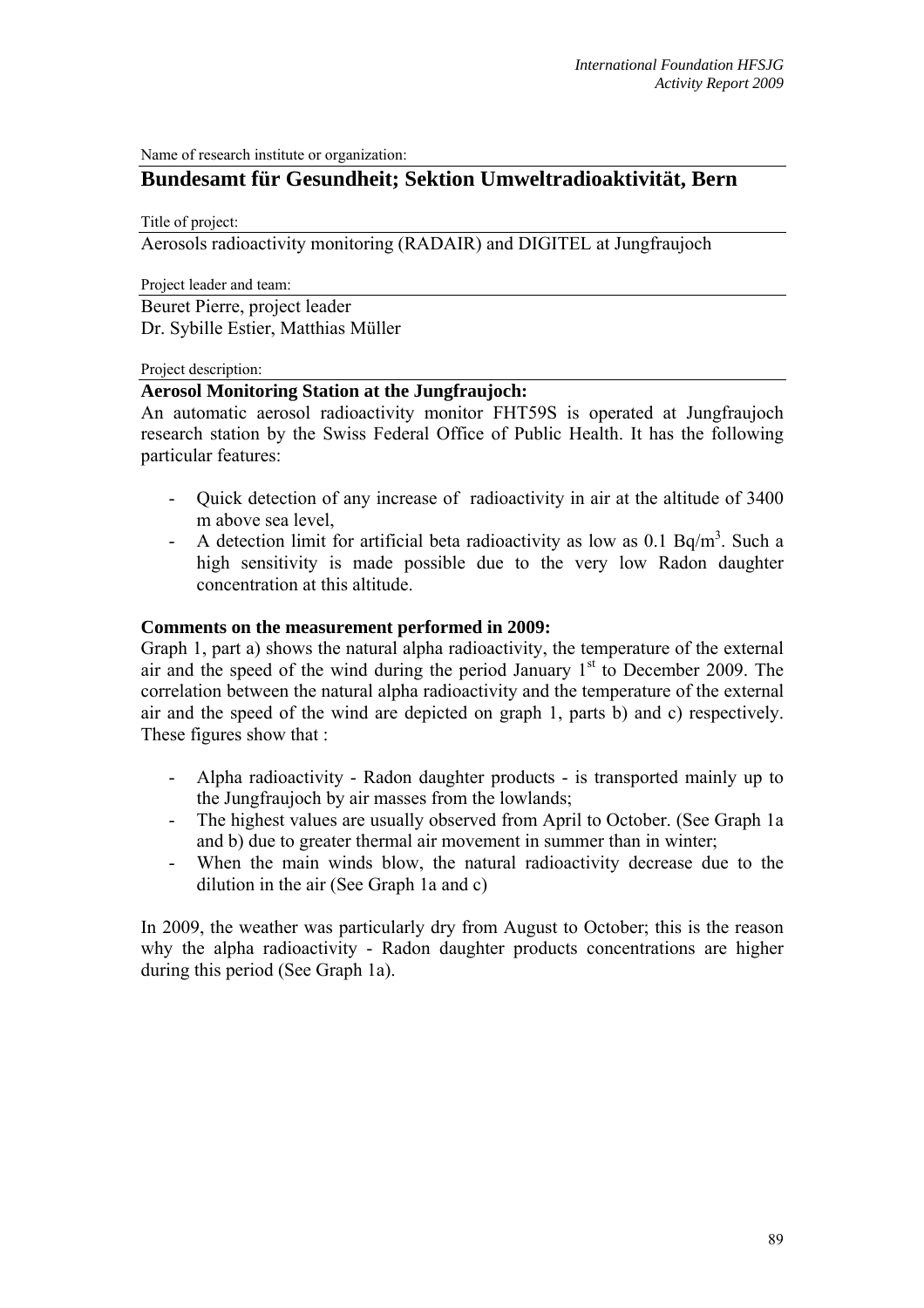

**Graph 1**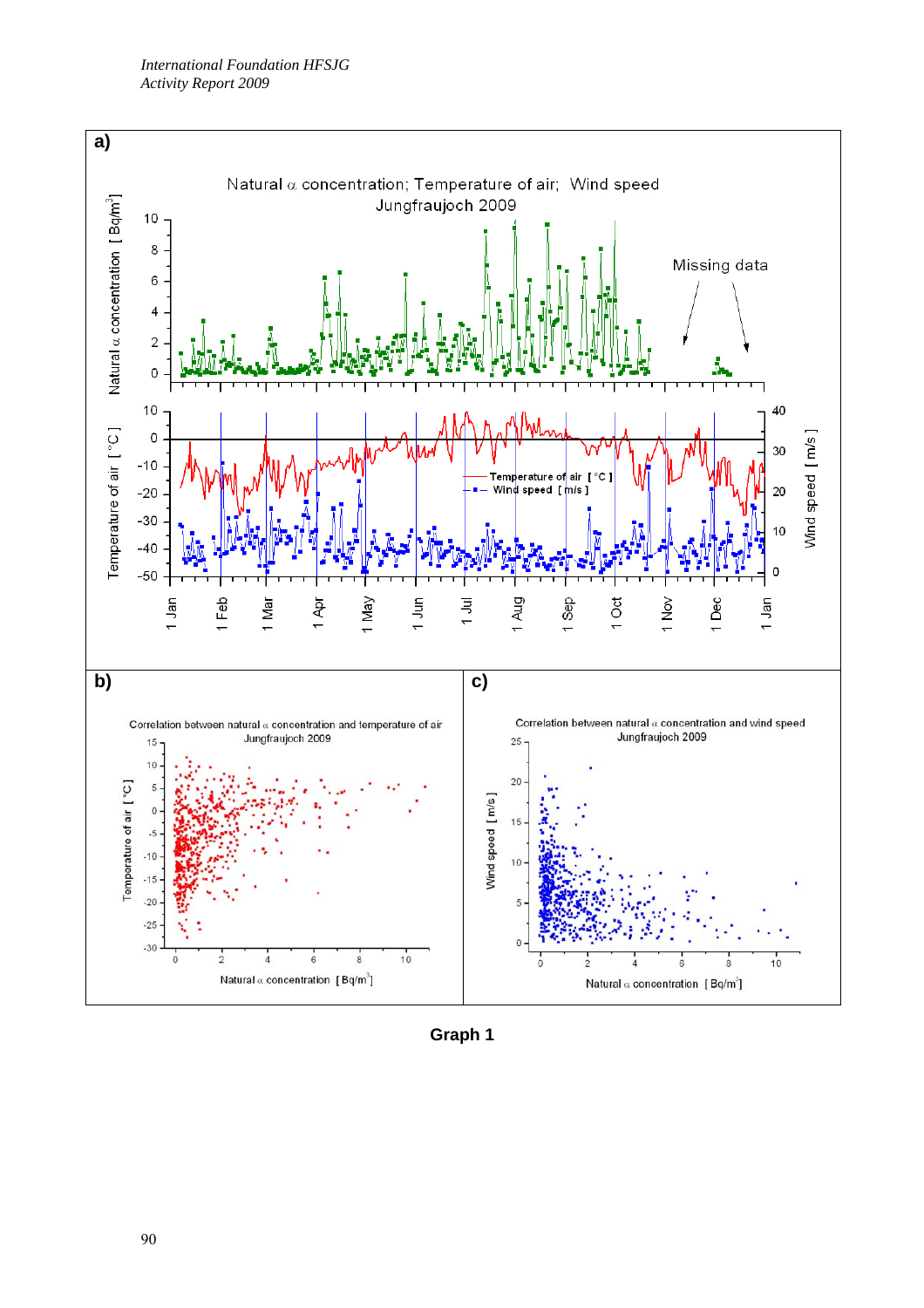Graph 2 shows the net beta radioactivity in aerosol for 2009 (and 2008). Note that the net beta radioactivity concentrations cannot be measured directly and are calculated automatically by the monitor by applying an  $\alpha/\beta$ -compensation technique (see below for more details).

- No artificial beta concentration above the detection limit was observed;
- As shown in the histogram below, some 95 percent of the beta concentrations recorded in 2009 were below 0.08 Bq/m<sup>3</sup>.
- For weak naturals activities, the calculated beta radioactivity was slightly overcompensated (peak at a negative value:  $-0.01$  Bq/m<sup>3</sup>).
- When the alpha concentration decreases quickly, the compensation technique can't follow. Some values are therefore greater than  $0.1 \text{ Bq/m}^3$ .
- The histogram recorded for 2009 is slightly less symmetric than the one recorded for 2008; the automatic compensation technique can however be generally considered as adequate.



### **Histogram of the artificial beta m ean concentration Jungfraujoch : 2009 & 2008**

#### **Graph 2**

For normal situations, i.e. with no artificial radioactivity in the air, the net Beta radioactivity at the Jungfraujoch, calculated using the Alpha-Beta compensation technique, is less than  $0.1$  Bq/m<sup>3</sup>. At the top of Europe, a radiation incident causing an increase of the artificial beta radioactivity in the atmosphere of as low as 0.1  $Bq/m<sup>3</sup>$  could therefore be detected.

Automatic  $\alpha/\beta$ -compensation: this technique applied by our aerosol monitoring stations is based on the simultaneously measurements of gross Alpha  $(A<sub>G</sub>)$  and gross Beta  $(B_G)$  radioactivity of the aerosols collected on a filter. The net (artificial) Beta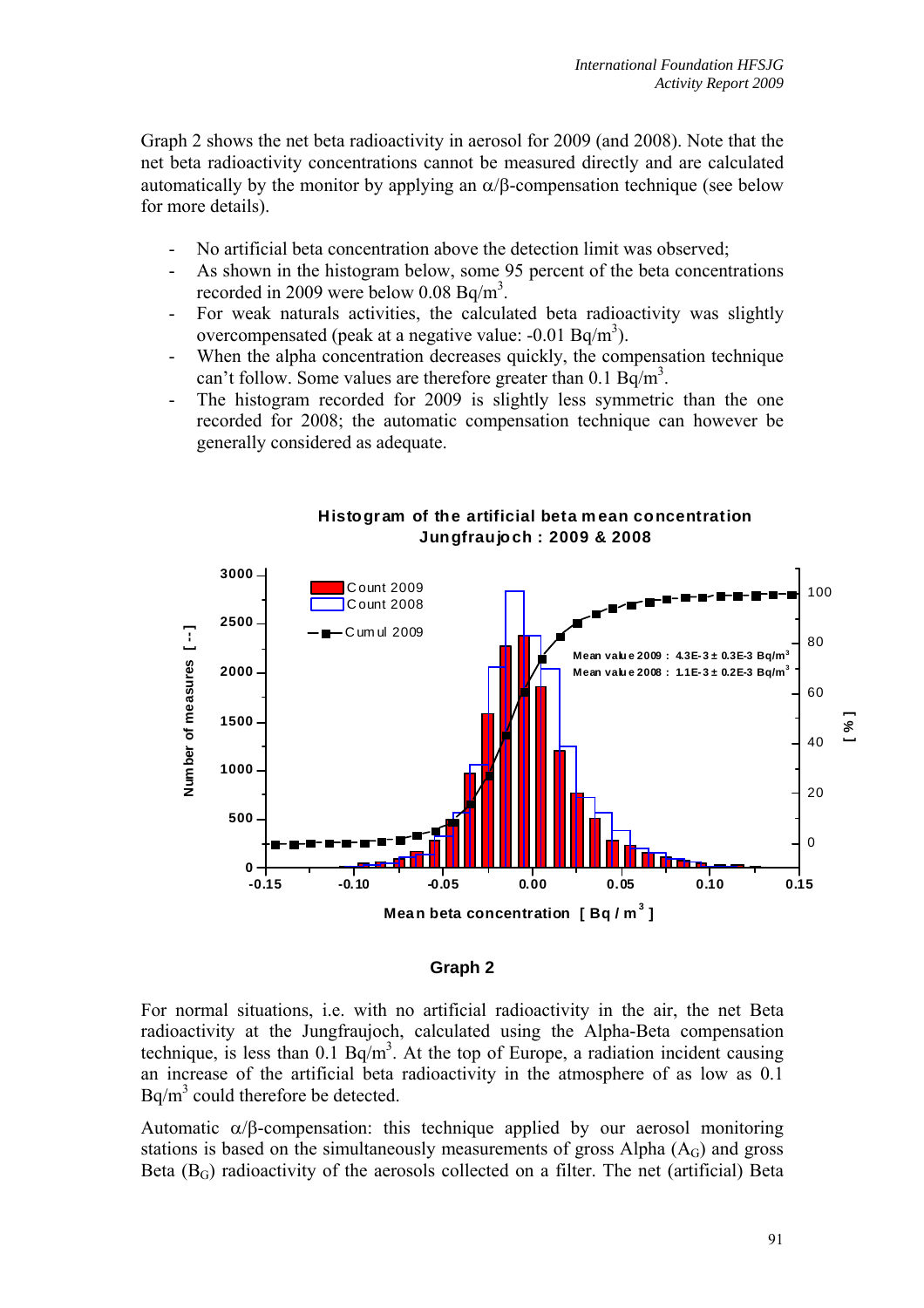radioactivity (B<sub>N</sub>) is then calculated by the following formula:  $B_N = B_G - f \times A_G$ . The constant factor  $\alpha/\beta$  (f) can be adapted either by the software program or by the operator. Note that since 2009, the post compensation was not applied any more; but the factor  $\alpha/\beta$  (f) is periodically adjusted for each monitor.

## **Comments on technical aspects:**

The computer of the monitor was modernized. The old operating System (Windows 3.11) was replaced by Windows XP. The measurement software was also updated. The conventional phone line (ISDN) was replaced by a high speed line (ADSL) for faster data transmission.

Some 2009 data are missing because of two unexpected shut downs of the scintillator's high voltage.

Apart from some minor telecommunication troubles, no major breakdown at the aerosol monitor was registered during 2009.

P. Beuret / URA / BAG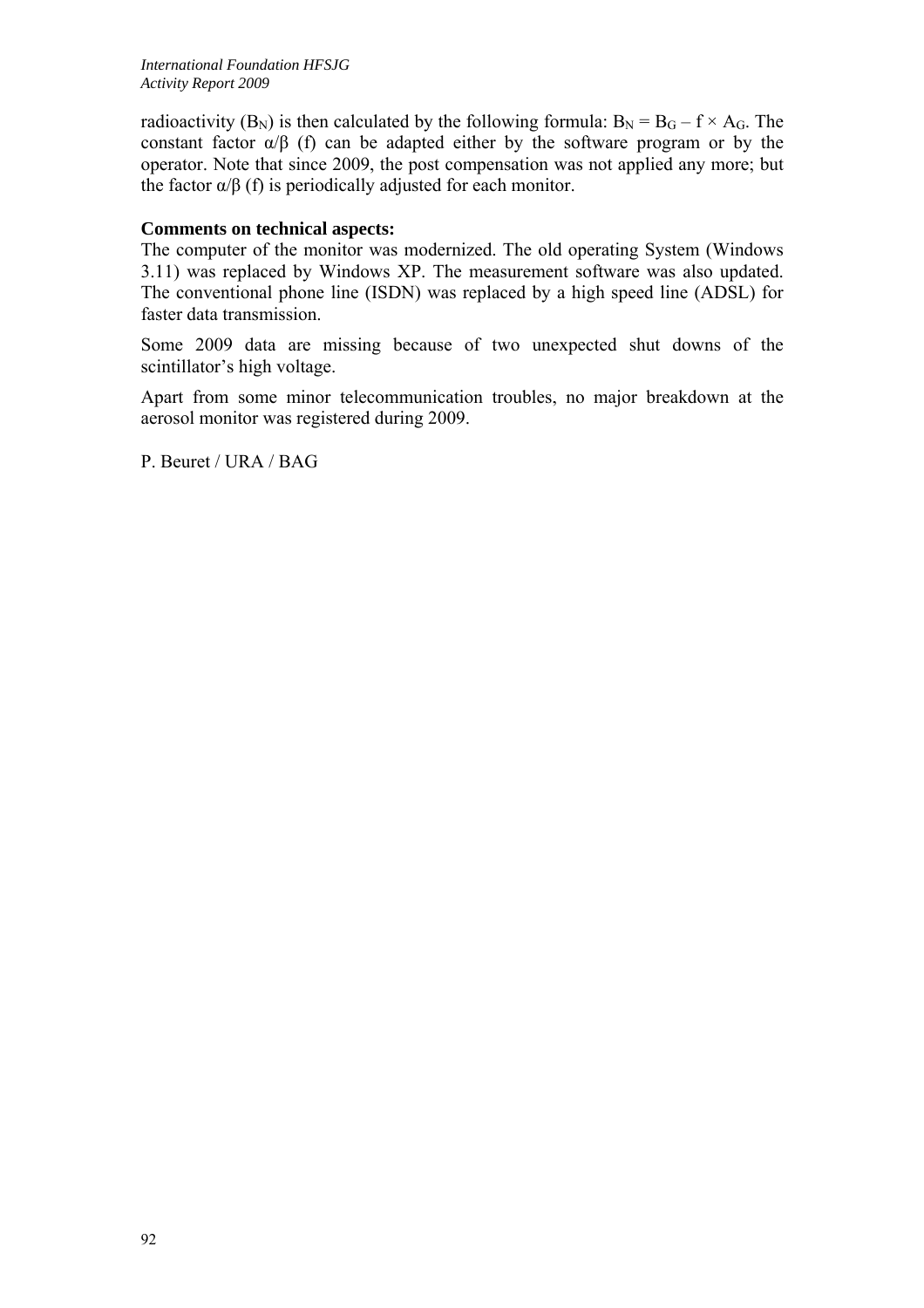# **DIGITEL - aerosol sampler**

The Digitel DHA-80 High Volume Sampler is an automatic air sampler with a typical air flow rate  $0.6 \text{ m}^3/\text{min}$ . Aerosols are collected on glass fibre filters of 150 mm in diameter. The pump maintains a constant flow rate independent of dust load on the filter. Filter change intervals are programmed in advance and the sampler is controlled remotely by an internet connection.

The filters are automatically changed once a week and are measured at the end of the month in the laboratory using a high purity coaxial germanium gamma-ray detector during 1-2 days.



Exposed filters from August 2009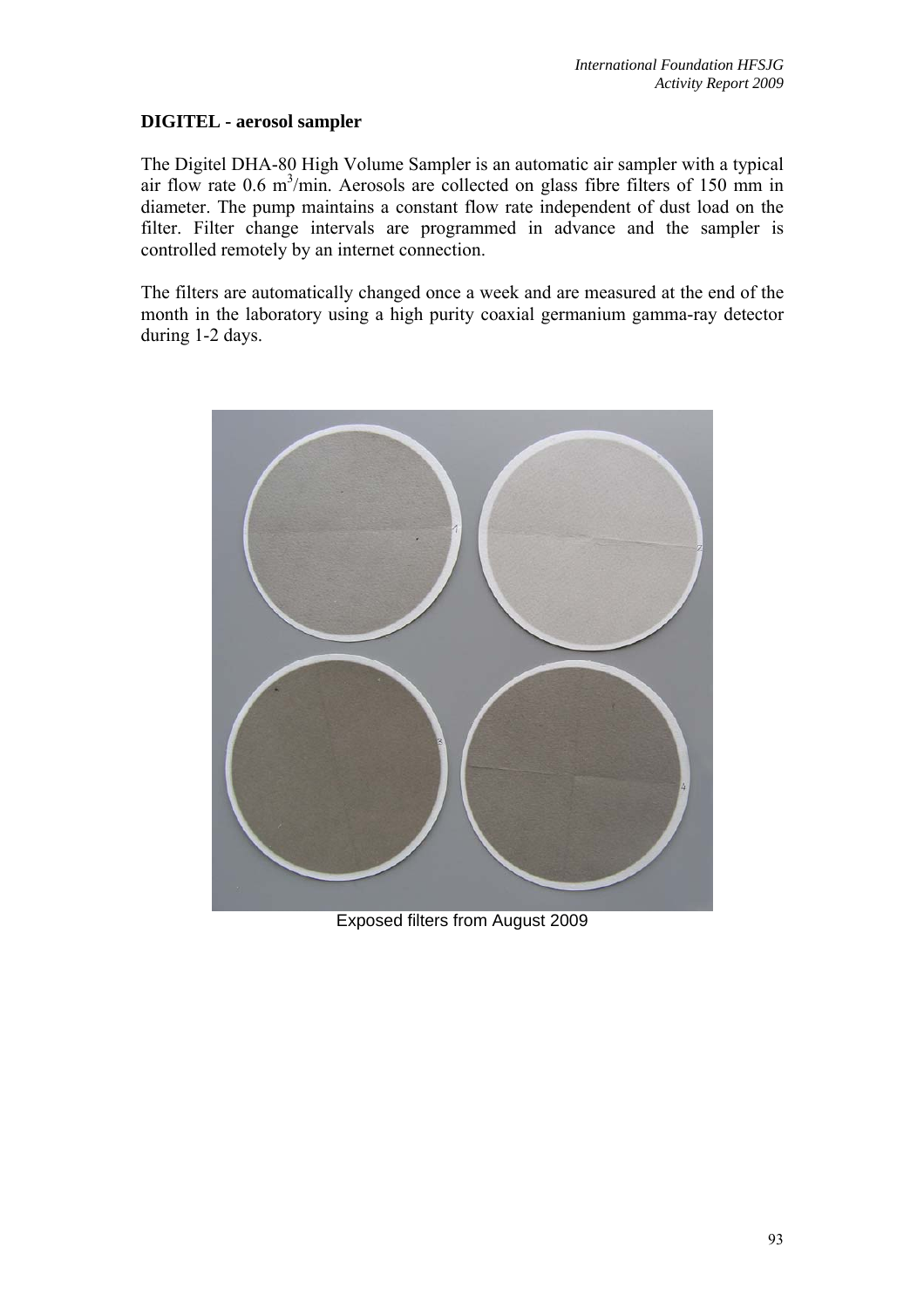The graph below shows the activity of <sup>7</sup>Be and <sup>210</sup>Pb at Jungfraujoch ("JJ"; 3450 m AMSL) and Oberschrot/FR ("FR"; 850 m AMSL):



**Comparison Be-7 and Pb-210**

The atmospheric concentrations of the cosmogenic radionuclide  ${}^{7}$ Be are higher at Jungfraujoch, as, due to the half-live of 53 days and considering a mean residence times of 10-30 days in the troposphere, part of the nuclides decay before arriving at lower altitudes.

The other radioisotope shown in the above figure is  $^{210}Pb$  a long-lived daughter of <sup>222</sup>Rn which emanates into the atmosphere from terrestrial sources. During summer convection brings Pb-210 to appreciable altitudes and the concentration at Jungfraujoch are higher than at Oberschrot. In autumne and winter the prevalent occurrences of inversion situations often hinders the vertical mixing of radon-222 and its decendents into the higher troposphere. Consequently the  $^{210}Pb$  concentrations are typically higher at Oberschrot than at Jungfraujoch over this period.

M. Müller / URA / BAG

Key words:

RADAIR, Digitel, Radon, radioactivity, aerosols,

Internet data bases:

http://www.radair.ch http://www.bag.admin.ch/themen/strahlung/00043/00065/02239/index.html?lang=de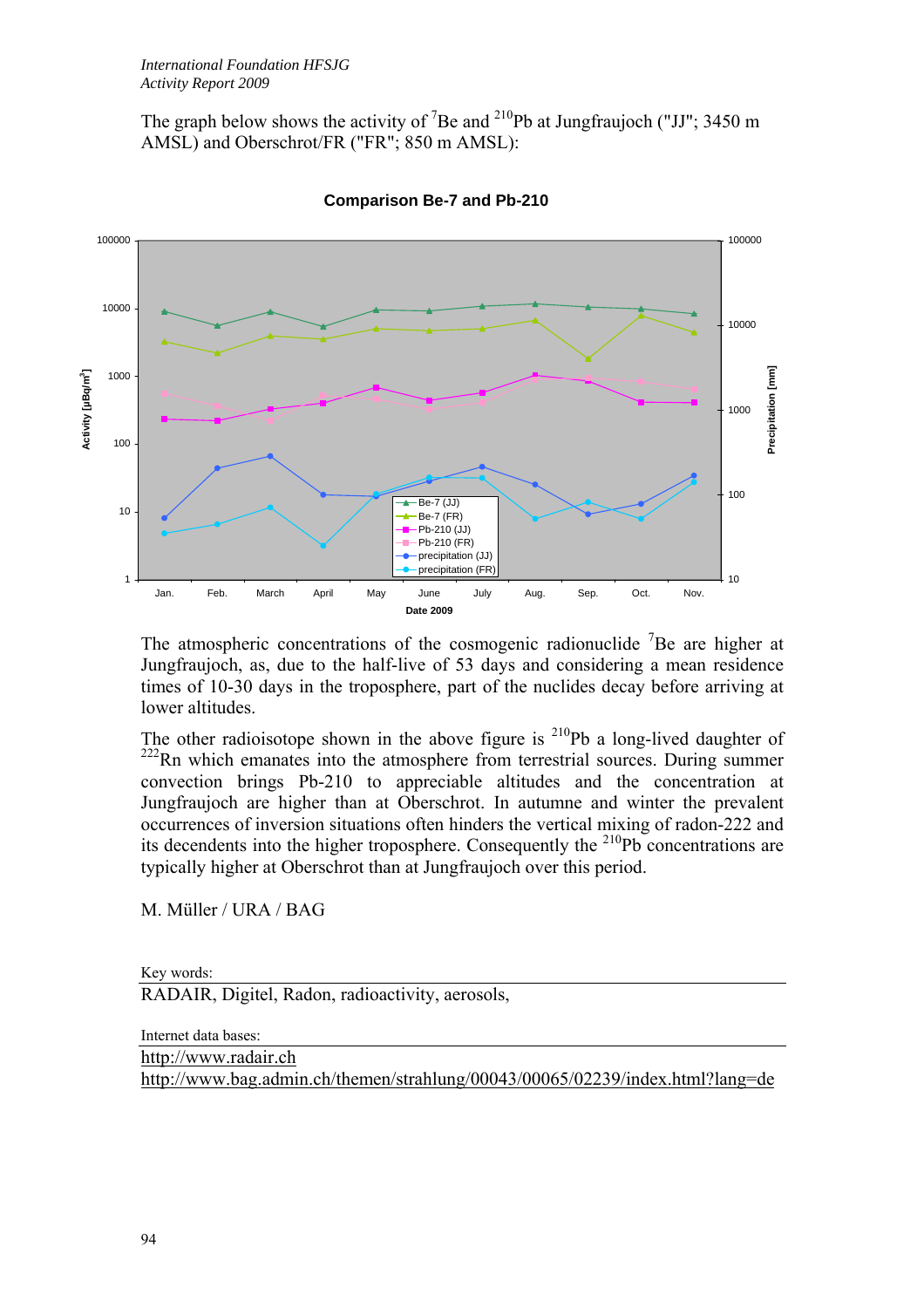Address:

Bundesamt für Gesundheit Sektion Umweltradioaktivität Schwarzenburgstrasse 165 CH-3003 Bern

Contacts:

Dr. Sybille Estier Tel.: +41 31 325 19 10 Fax: +41 31 322 83 83 e-mail: Sybille.estier@bag.admin.ch